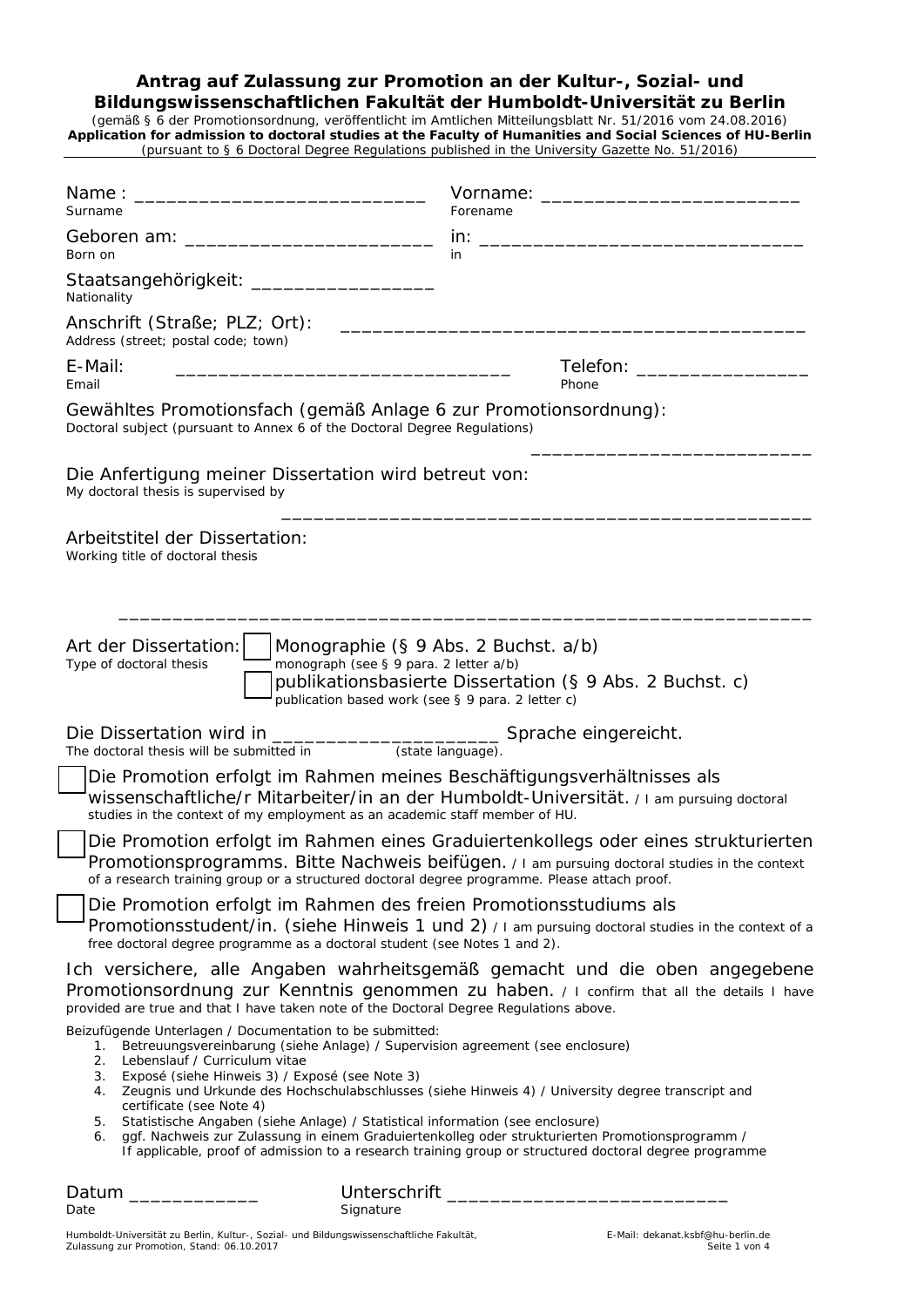### **Betreuungsvereinbarung für Doktorandinnen und Doktoranden**

(gemäß Promotionsordnung veröffentlicht im Amtlichen Mitteilungsblatt Nr. 51/2016) *Supervision agreement for doctoral candidates*

*(pursuant to the Doctoral Degree Regulations published in the University Gazette No. 51/2016)*

| Zwischen Frau/Herrn<br>Between Ms. / Mr.                                                                                                                                                                                                      |                       | (Doktorand/in)<br>doctoral candidate |  |  |  |
|-----------------------------------------------------------------------------------------------------------------------------------------------------------------------------------------------------------------------------------------------|-----------------------|--------------------------------------|--|--|--|
| und Frau/Herrn Prof./PD<br>and Prof./Privatdozent                                                                                                                                                                                             |                       | (Betreuer/in)<br>supervisor          |  |  |  |
| wird hinsichtlich einer an der Kultur-, Sozial- und Bildungswissenschaftlichen Fakultät der<br>Humboldt-Universität zu Berlin;<br>with regard to a doctoral project at the Faculty of Humanities and Social Sciences of Humboldt-Universität; |                       |                                      |  |  |  |
| Institut für _______________________________<br>Department of                                                                                                                                                                                 | in the field of study |                                      |  |  |  |
| geplanten Promotionsarbeit zum Thema (Arbeitstitel) on the topic (working title):                                                                                                                                                             |                       |                                      |  |  |  |

eine Betreuungsvereinbarung – vorbehaltlich einer erfolgreichen Zulassung an der Kultur-, Sozial- und Bildungswissenschaftlichen Fakultät – abgeschlossen. *a supervision agreement is stipulated – subject to admission to the Faculty of Humanities and Social Sciences.*

\_\_\_\_\_\_\_\_\_\_\_\_\_\_\_\_\_\_\_\_\_\_\_\_\_\_\_\_\_\_\_\_\_\_\_\_\_\_\_\_\_\_\_\_\_\_\_\_\_\_\_\_\_\_\_\_\_\_\_\_\_\_\_\_\_\_\_\_\_\_\_

Diese Vereinbarung soll sowohl die für den Erfolg des Promotionsvorhabens benötigte wissenschaftliche Betreuung seitens der Betreuerin oder des Betreuers als auch die Teilnahme an einer inhaltlich und methodisch adäquaten (umfassenden) Promotionsvorbereitung seitens der Doktorandin oder des Doktoranden gewährleisten.

*This agreement shall guarantee the academic supervision by the supervisor necessary for the success of the doctoral project as well as the doctoral candidate's participation in the appropriate (comprehensive) preparation for the doctoral project in terms of content and method.*

- 1. Im Einzelnen vereinbaren Betreuerin oder Betreuer und Doktorandin oder Doktorand einen regelmäßigen, in der Regel vierteljährlichen, Austausch über die Vorbereitung, Entwicklung und Durchführung des Dissertationsprojekts. *In detail, the supervisor and the doctoral candidate agree on a regular, usually quarterly, exchange regarding the preparation, development and progress of the doctoral thesis.*
- 2. Die Doktorandin oder der Doktorand erstellt dazu jeweils, entsprechend dem Stand des Projekts, wissenschaftliche Exposés, Zwischenberichte und einzelne Kapitel sowie eine aktuelle Zeitplanung. *The doctoral candidate will, corresponding to the current stage of the project, produce academic exposés,*

*interim reports and single chapters, as well as an up-to-date schedule.*

3. Die Betreuerin oder der Betreuer verpflichtet sich, die Erstellung dieser Zwischenergebnisse und den planmäßigen Fortgang der Arbeit regelmäßig zu kontrollieren und die gelieferten Beiträge zu den vereinbarten Besprechungsterminen in mündlicher und/oder schriftlicher Form zu kommentieren sowie die aktuelle Zeitplanung zu überprüfen.

*The supervisor shall regularly control the production of the interim results and the planned progress of the project, and comment on the presented results during the meetings orally or in written form. He/she shall also check the up-to-date schedule.*

4. Die Doktorandin oder der Doktorand verpflichtet sich, in Absprache mit ihrer oder seiner Betreuerin oder ihrem oder seinen Betreuer an Lehrveranstaltungen bzw. Weiterbildungen und Doktorandenkolloquien teilzunehmen, die für ihr oder sein Dissertationsprojekt relevant sind.

\_\_\_\_\_\_\_\_\_\_\_\_\_\_\_\_\_\_\_\_\_\_\_\_\_\_\_\_\_\_\_\_ \_\_\_\_\_\_\_\_\_\_\_\_\_\_\_\_\_\_\_\_\_\_\_\_\_\_\_\_\_\_\_\_

*The doctoral candidate shall participate in academic courses or further trainings and doctoral colloquia that are relevant to his/her doctoral project, in consultation with his/her supervisor.*

ggf. Auflagen: Conditions, if any:

Ort, Datum, Unterschrift Doktorand/in Ort, Datum, Unterschrift Betreuer/in Place, date, signature of supervisor *Place, date, signature of doctoral student*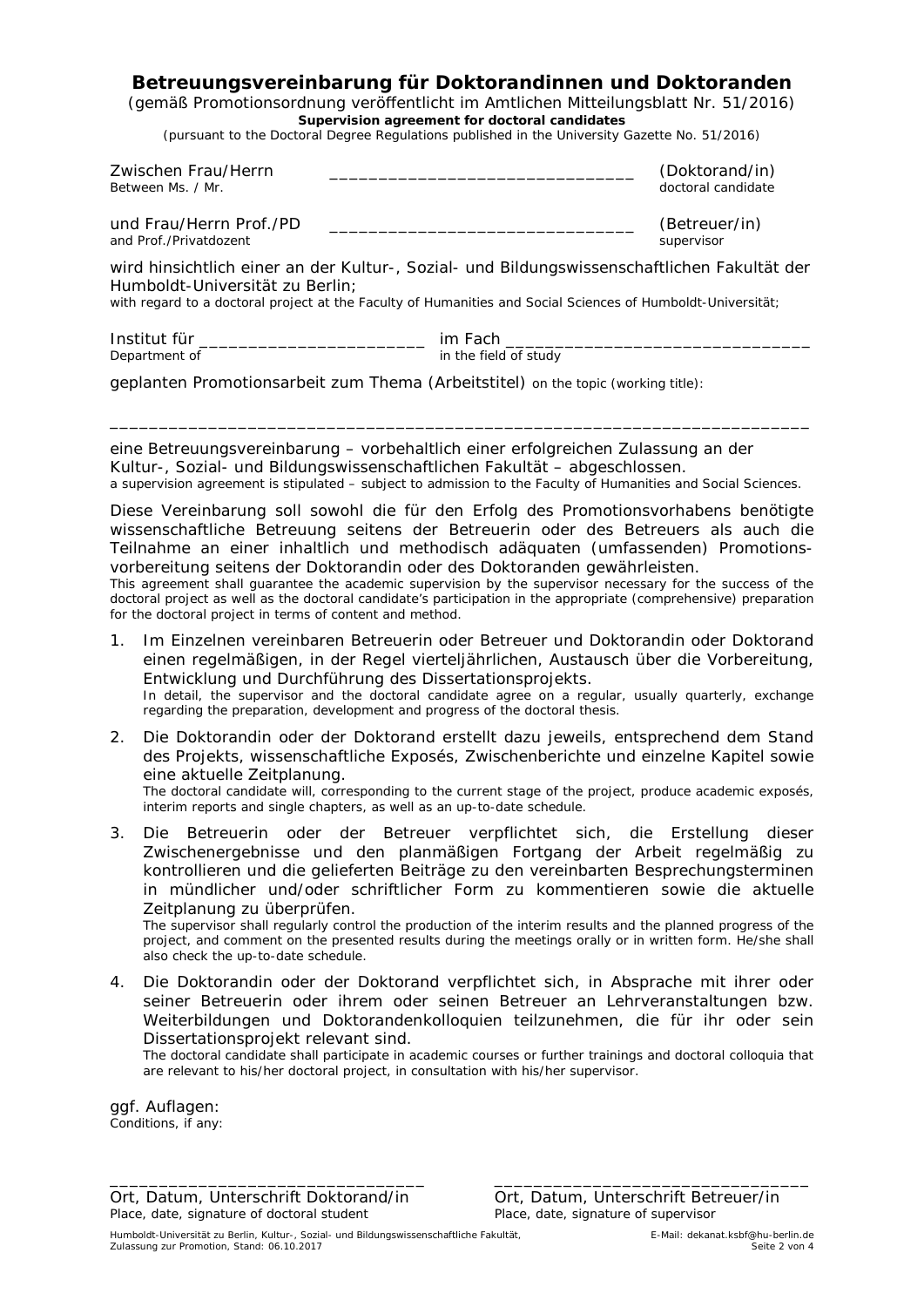### **Hinweis 1: Promotionsstudium –** *Note 1: Doctoral studies*

Die Zulassung zur Promotion ist die Voraussetzung für die Zulassung zum Promotionsstudium. Sie erfolgt ggf. unter Erteilung von Auflagen, die bis zum Einreichen der Dissertation zu erfüllen sind. Die entsprechenden Nachweise sind mit dem Antrag auf Eröffnung des Promotionsverfahrens vorzulegen. Die Immatrikulation zum Promotionsstudium muss innerhalb eines Monats nach der Zulassung durch die Kultur-, Sozial- und Bildungswissenschaftliche Fakultät im Studienbüro der Humboldt Universität zu Berlin beantragt werden. Erfolgt dies nicht, erlischt die Zulassung zur Promotion.

*Admission to doctoral studies is a prerequisite for enrolment as a doctoral student. Admission may be conditional, i.e. further conditions must be met before handing in the doctoral thesis. Proof that said conditions have been met must be submitted together with the application for initiation of the doctoral procedure. Enrolment as a doctoral student must be made at the Student Office*  within one month after admission to doctoral studies was granted by the Faculty of Humanities and Social Sciences, otherwise *this admission expires.* 

# **Hinweis 2: Regelbearbeitungszeit –** *Note 2: Standard thesis deadline*

Wer innerhalb einer Regelbearbeitungszeit von 4 Jahren nach Zulassung die Dissertation noch nicht eingereicht hat, muss eine Verlängerung der Bearbeitungszeit beantragen. Wenn dieser nicht innerhalb von vier Monaten nachgekommen wird, erlischt die Zulassung zur Promotion und ggf. die Immatrikulation, wenn Promovierende dieses Versäumnis zu vertreten haben.

*If the doctoral thesis is not submitted within 4 years after admission, an extension must be applied for. If the doctoral candidate*  fails to meet the new deadline within four months, admission to doctoral studies and enrolment will expire, if the doctoral student *is responsible for missing said deadline.* 

# **Hinweis 3: Exposé –** *Note 3: Exposé*

Das Exposé sollte einen Umfang von ca. 2 Seiten oder 4.000 Zeichen zuzüglich Auswahlbibliographie (relevante Primär- und Sekundärliteratur) nicht überschreiten. Es soll folgende Fraugen beantworten:

- Welche Frage (welches Problem) will ich untersuchen?
- An welchem Material (Quellen, Texte, Kunstwerke, Artefakte, räumliche und zeitliche Eingrenzung) will ich diese Frage (dieses Problem) untersuchen?
- Mit welcher Methodik und in welchen disziplinären Kontexten will ich diese Frage (dieses Problem) untersuchen?

### **Die Darstellung des Forschungsstands muss mit konkreten Literaturangaben versehen werden, d.h. die in der Auswahlbibliographie genannten Titel müssen im Text wiederaufgenommen werden!**

Das Exposé ist sowohl von der Bewerberin oder dem Bewerber als auch von der Betreuerin oder dem Betreuer zu unterzeichnen.

*The exposé should not exceed 2 pages / 4,000 characters plus a select bibliography (relevant primary and secondary literature). It should answer the following questions:* 

- *What question (what problem) will be investigated?*
- *Which material (sources, texts, artworks, artefacts, spatial and time limitations) will be used?*
- *Which methods will be used, and what are the disciplinary contexts of the research?*

*The current state of research must be presented citing relevant literature, i.e. the text must cite the titles listed in the select bibliography!*

*The exposé must be signed by the doctoral candidate and his/her supervisor.* 

### **Hinweis 4: Hochschulzeugnis –** *Note 4: University degree transcript*

Es ist das Zeugnis des Studienabschlusses (amtlich beglaubigt oder Kopie nach Vorlage des Originals) einzureichen. Bei ausländischen Bewerberinnen und Bewerbern muss die Prüfung der Gleichwertigkeit des Zeugnisses mit einem deutschen Hochschulabschluss in der Studienabteilung, Zulassung/ Immatrikulation von ausländischen Promotionsstudierenden, erfolgt sein. Die Bestätigung der Äquivalenz ist vorzulegen.

*The transcript of any prior degrees has to be produced as an original or a certified copy. International applicants must produce certification of equivalence issued by the admission office for international students within the Student Office of Humboldt-Universität.*